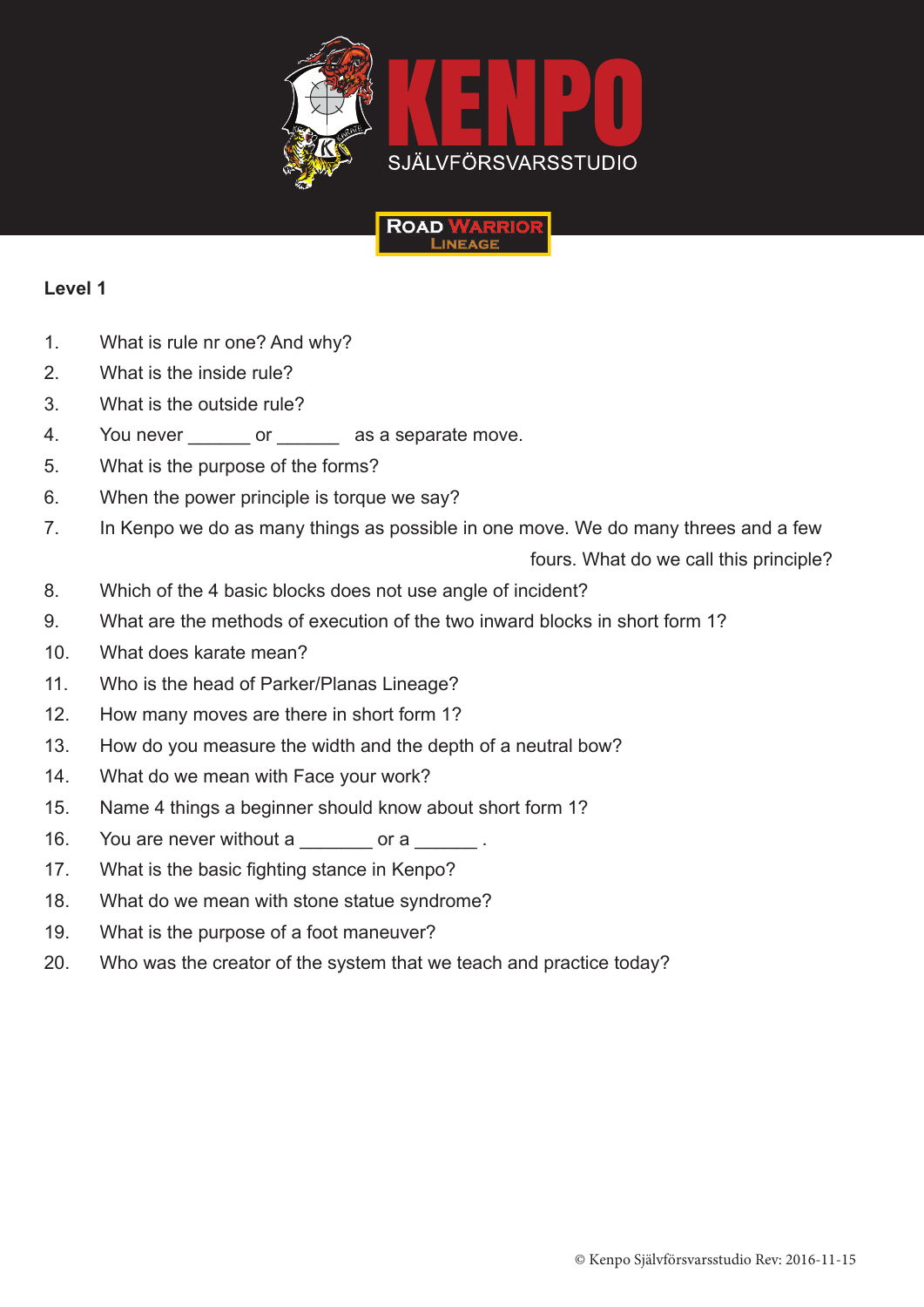

**ROAD W** 



- 21. What is the definition of a basic?
- 22. What does pendulum mean in the name of the techniques?
- 23. What is the cover out rule?
- 24. Explain how you cover out.
- 25. What is the V step rule?
- 26. Name the basic shuffles.
- 27. Explain angle of deflection and angle of incident?
- 28. In Kenpo we say you pick up your feet for what reasons?
- 29. What do we mean by the order of danger in the forms?
- 30. Which are the basics forms?
- 31. What is the two uses for the term cover?
- 32. What is the three things we do to a circle?
- 33. What makes Kenpo work?
- 34. What is the Kenpo motto in the proper order?
- 35. What is the origin of the word Kenpo and its meaning?
- 36. What is the Chinese name for Kenpo?
- 37. When did Ed Parker die and how old was he?
- 38. How many techniques does the system have as we teach it?
- 39. How many standard forms and sets do we teach?
- 40. How many moves are there in long 1?
- 41. How many moves are there in short 2?
- 42. How many moves are there in long 2?
- 43. Name 3 mandatory step techniques.
- 44. Explain what we mean with seek the centre line.
- 45. What does anchor the elbow mean?
- 46. Explain zone of Sanctuary.
- 47. Explain dead legging when executing a kick.
- 48. What power principle is used normally when we say pin-step-cock?
- 49. What power principle is used normally when we say pin-step-strike?
- 50. When the stops the stops.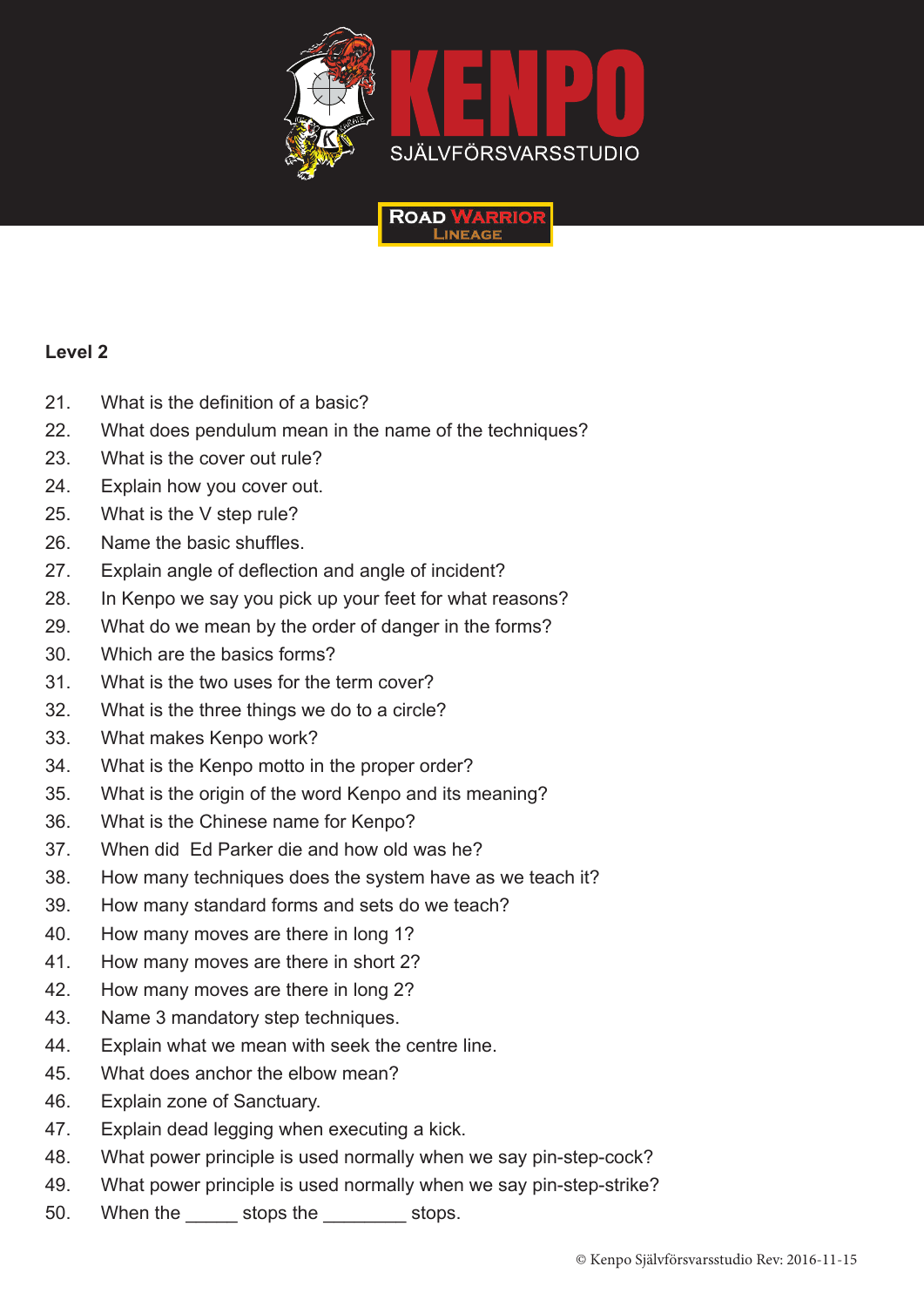

**ROAD** 



- 51. Explain borrowed force.
- 52. Explain the basic power principles thoroughly.
- 53. What is the definition of shuffling and how many normal ways do we do this?
- 54. Which are the methods of executions?
- 55. What is the definition of a block?
- 56. What is the definition of a strike?
- 57. What is the difference between a block and a parry?
- 58. What is the definition of a punch?
- 59. What is the definition of a kick?
- 60. Which are the themes of short and long 3?
- 61. Give 3 examples of pulling force in techniques.
- 62. Give 3 examples of pushing force in techniques.
- 63. Explain a meat technique.
- 64. Explain category completion.
- 65. What is a orbital switch?
- 66. What is the definition of a double parry?
- 67. What is the formula used to create a name for a basic?
- 68. Why do we use a 45 degree angle for a neutral bow?
- 69. Never let a \_\_\_\_\_\_\_\_\_\_ kill a \_\_\_\_\_\_\_\_ move .
- 70. What is floating?
- 71. Always \_\_\_\_\_\_\_\_ until you can check.
- 72. Explain third hand principle.
- 73. Explain the three feet principle.
- 74. What is the definition of a step through?
- 75. What is the definition of a twist through.?
- 76. Don't generally turn in the air without a base when the power principle is